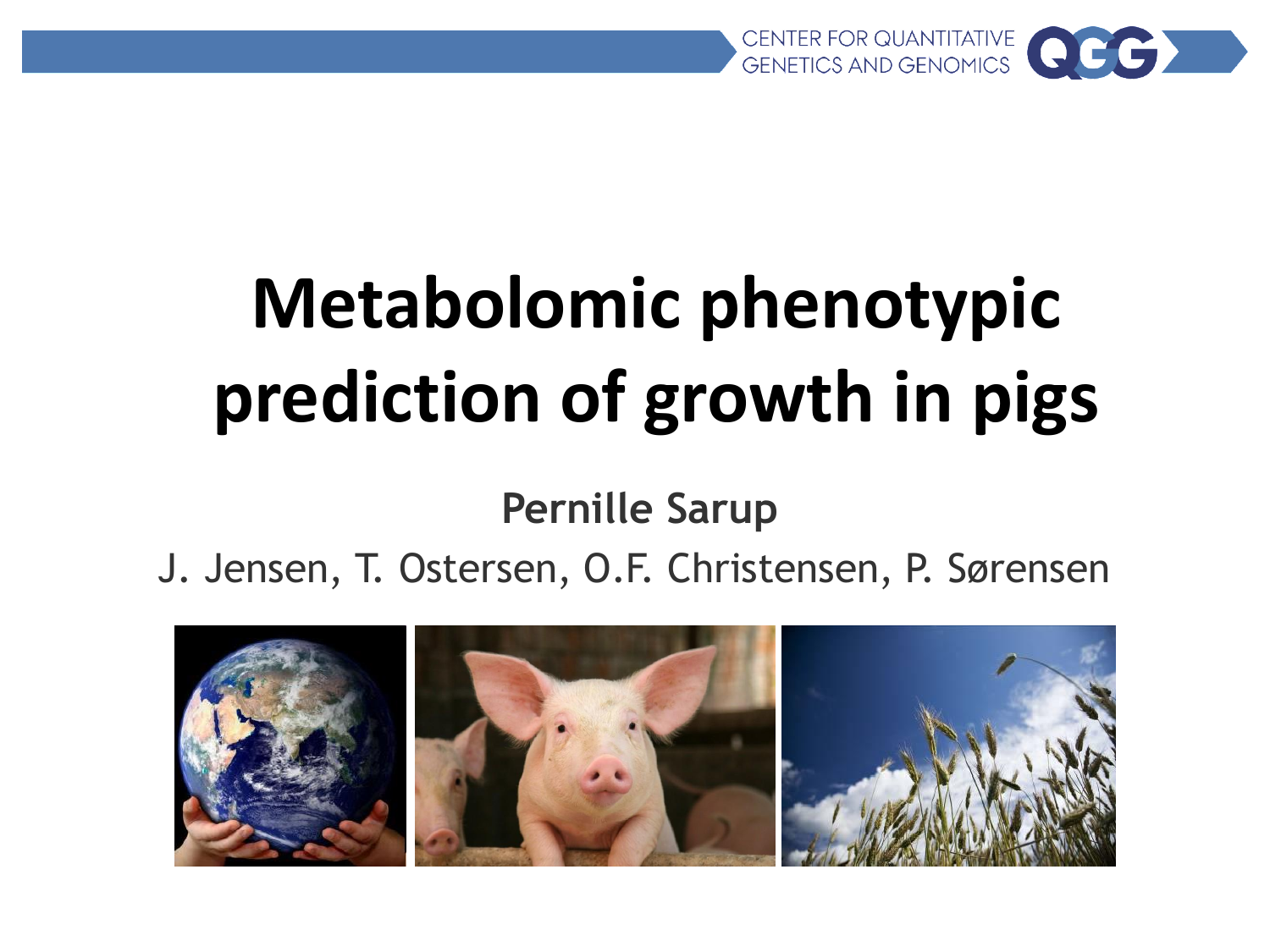

# **How to increase EBV accuracies by 20-50%**

#### **Pernille Sarup**

J. Jensen, T. Ostersen, O.F. Christensen, P. Sørensen





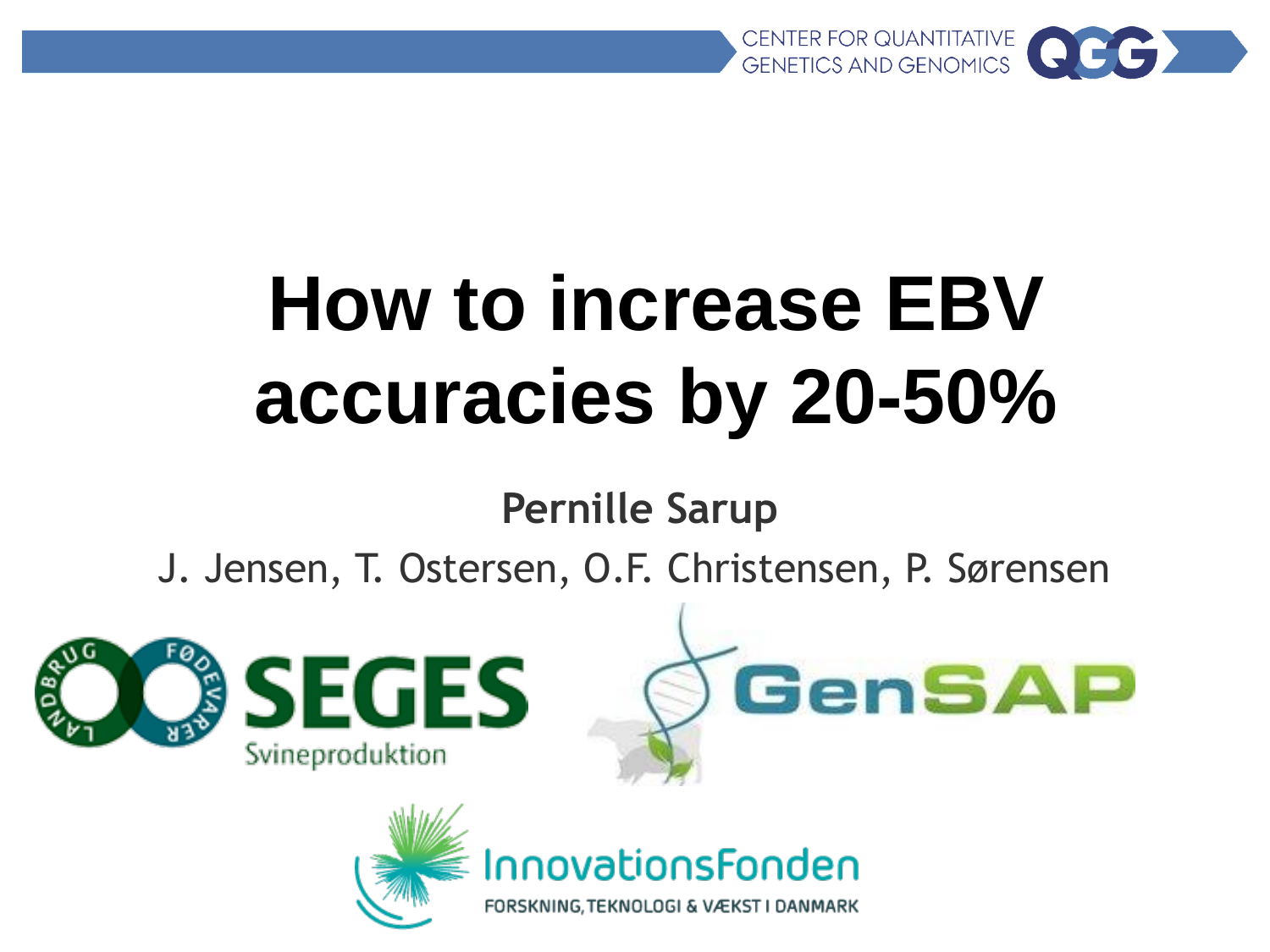

# **Background**

#### Accurate EBVs need lots of phenotypic measurements

But

Some phenotypes are expensive or difficult to measure

Current solution:

Breeding values using information on correlated phenotypes and additive genetic relationships with tested animals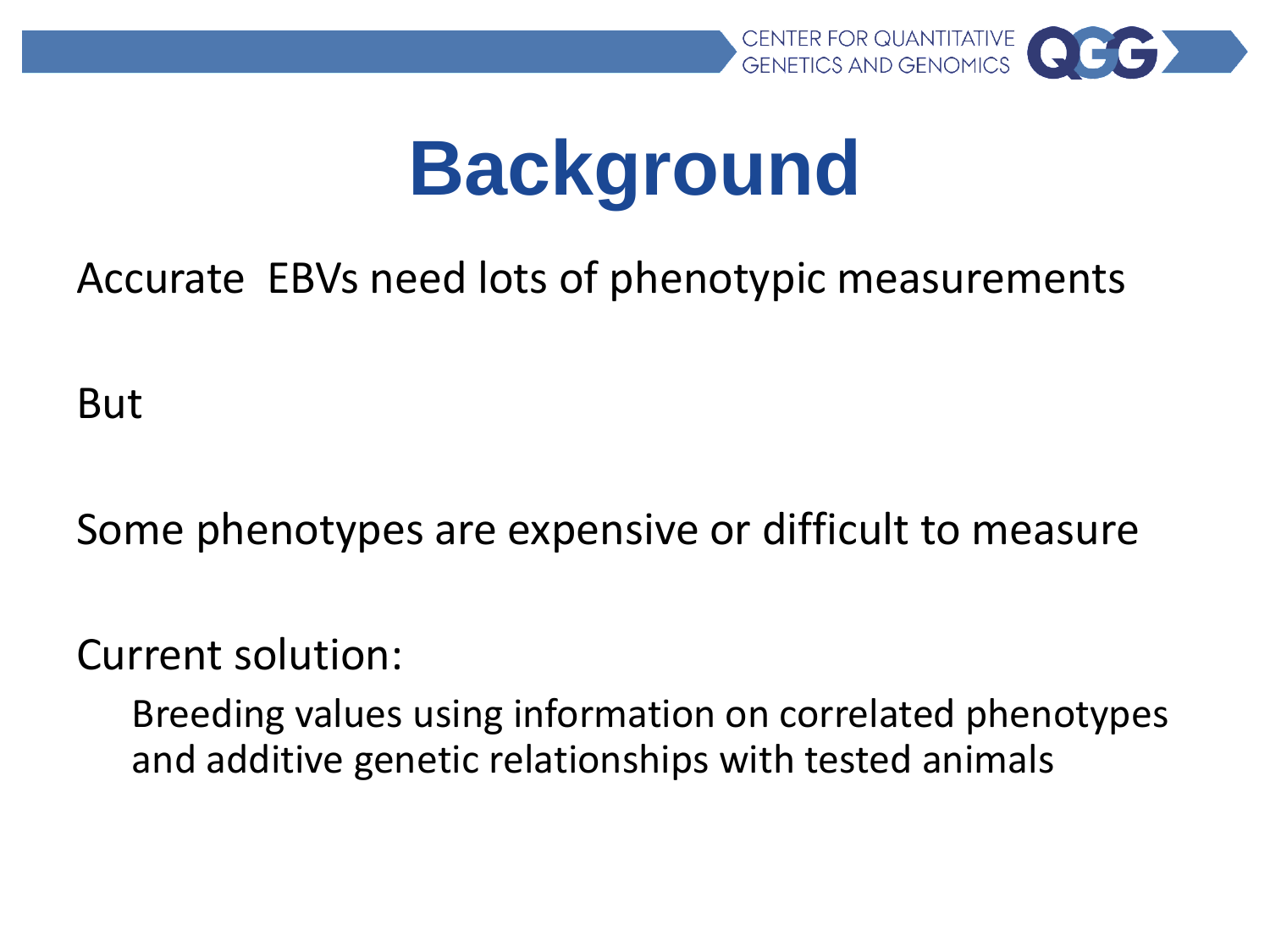

# **Background**

New option

Use large scale molecular phenotypes (e.g.  $H^1$  NMR metabolomics) for prediction of relevant phenotypes in large cohorts.

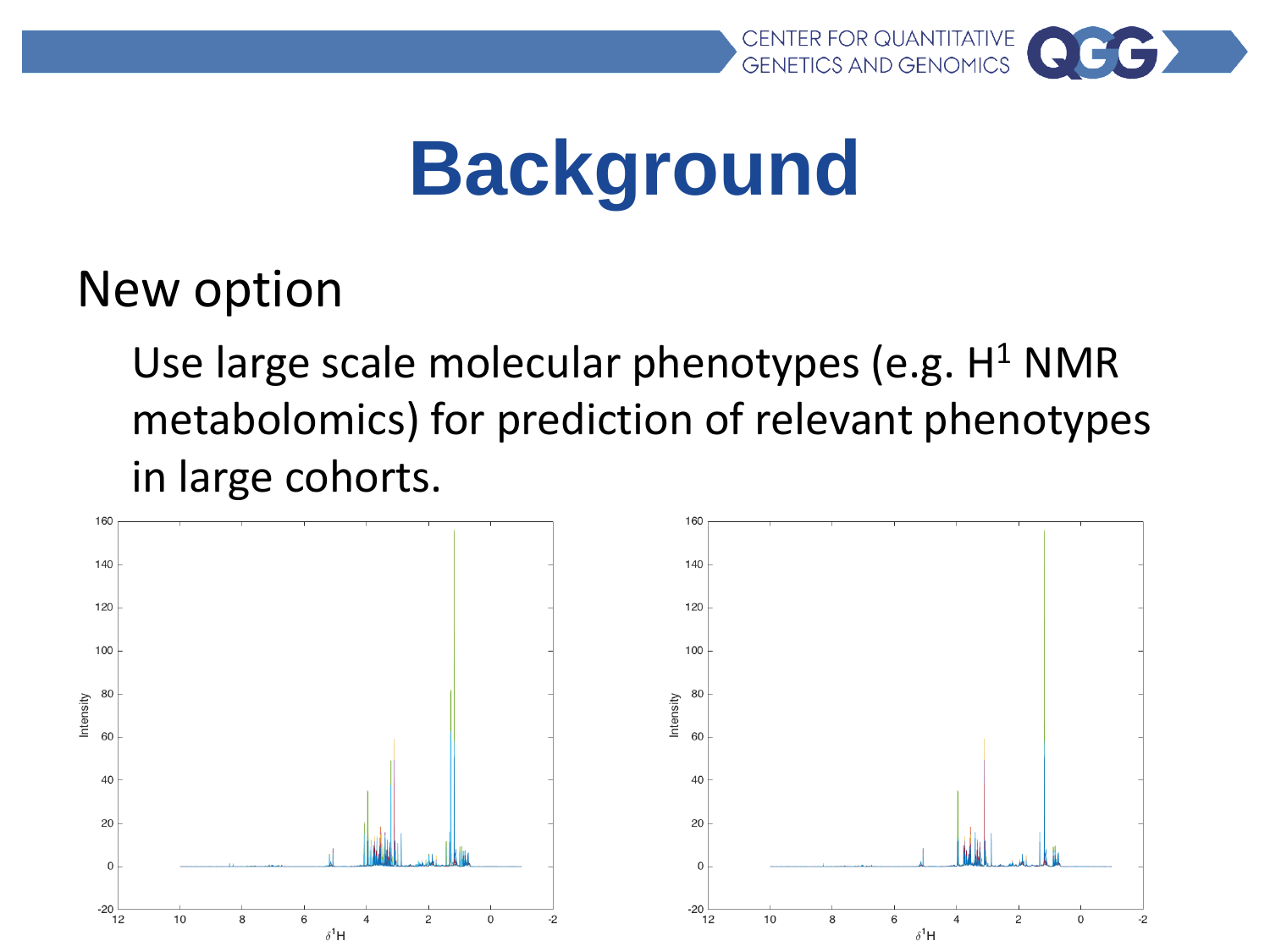

## **Background**

NMR spectra are affected by both the genotype and the environment, but only the genetic component is useful for prediction of breeding values.

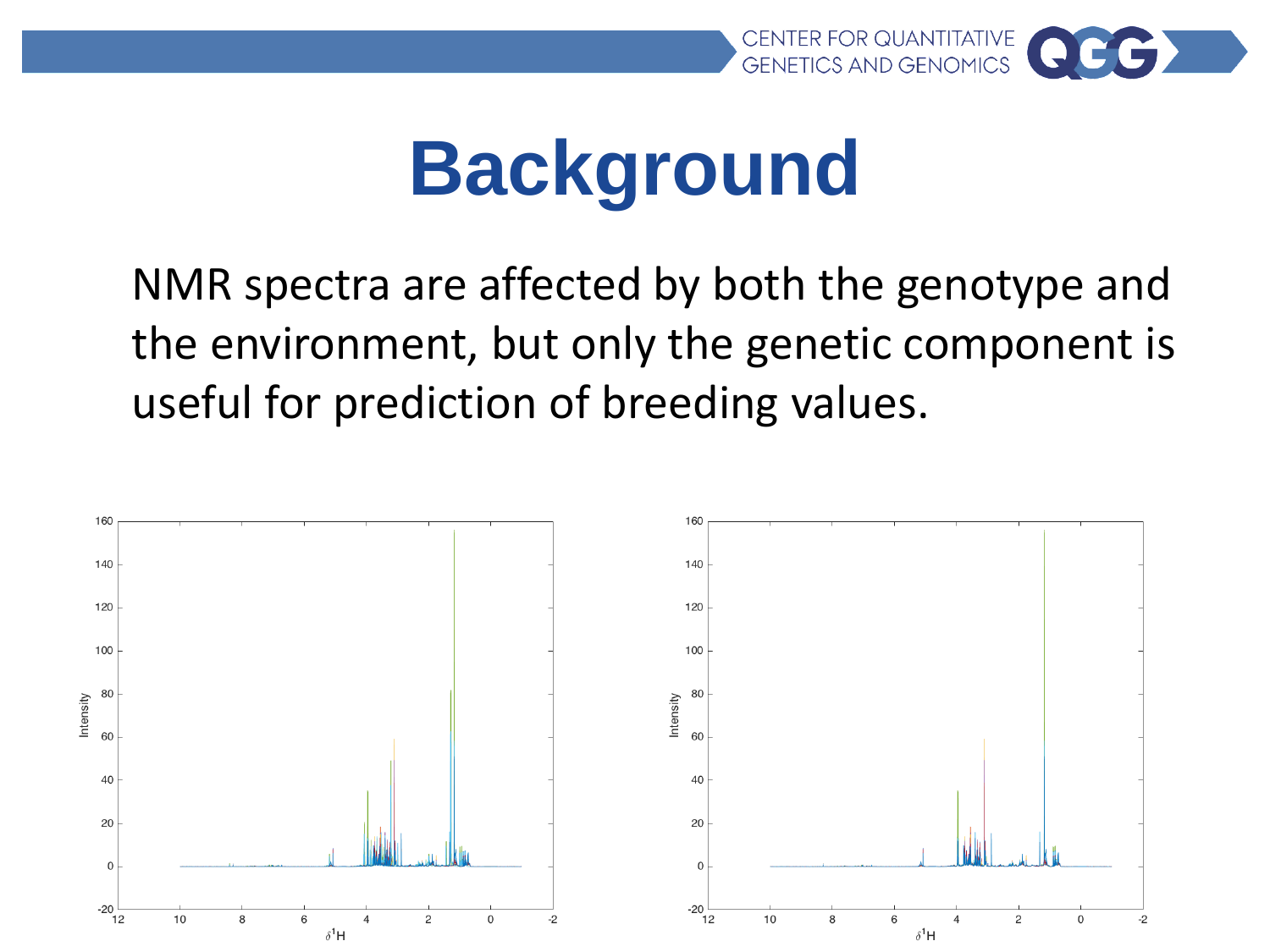



#### Can we use these NMR predicted phenotypes to increase accuracy of EBVs?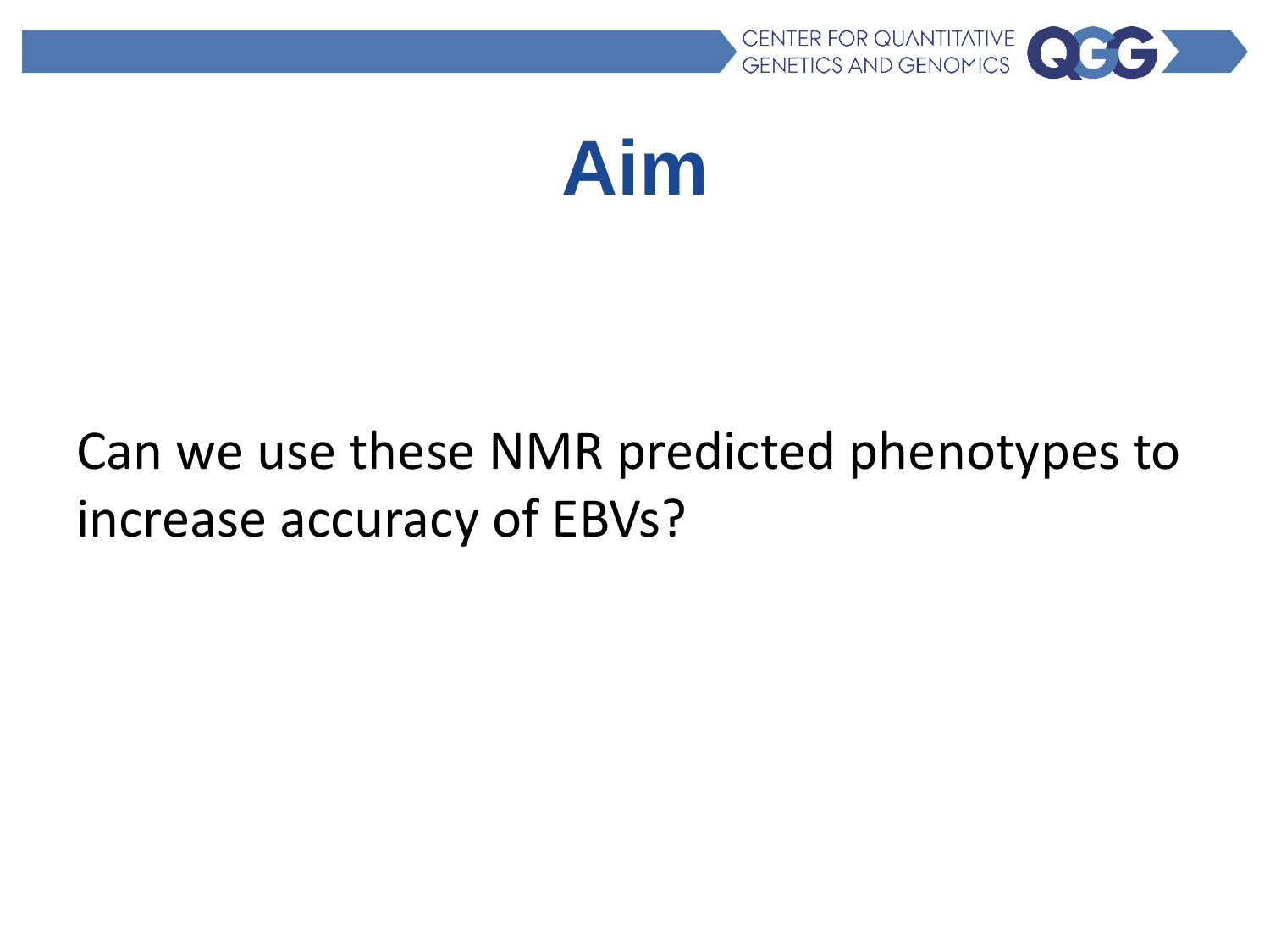



2320 finishing Duroc x(Yorkshire x Landrace) Genotypes (6K) NMR – metabolomics on blood serum Total Feed Intake Average Daily Gain Back Fat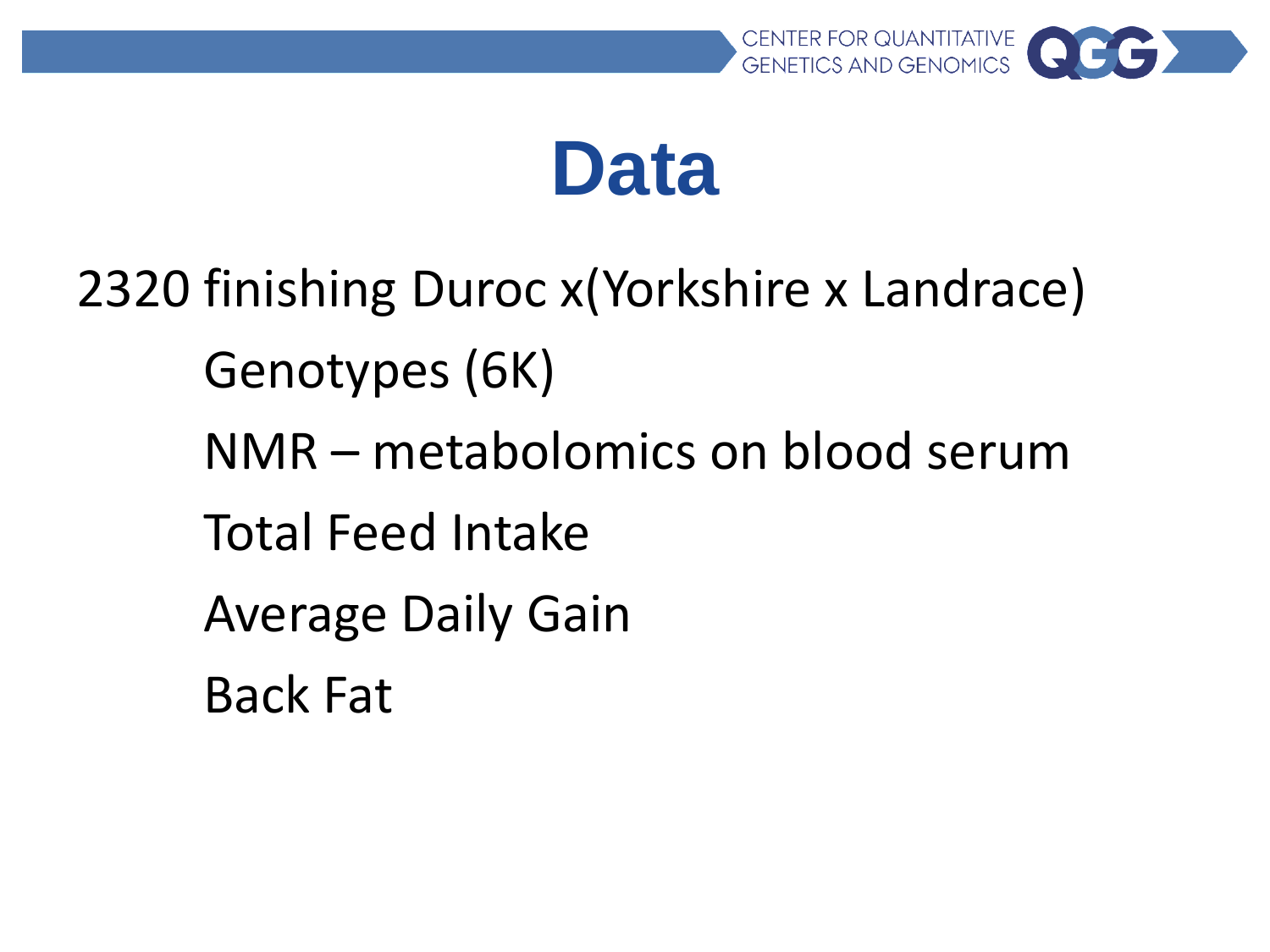

# **Adjusted phenotypes**

Growth phenotypes were adjusted for fixed effects of stable-year-month and sex

$$
y = X_{\text{sec}} \sec + X_{\text{sec}} \sec + e
$$

$$
y_{\text{adj}} = \hat{e}
$$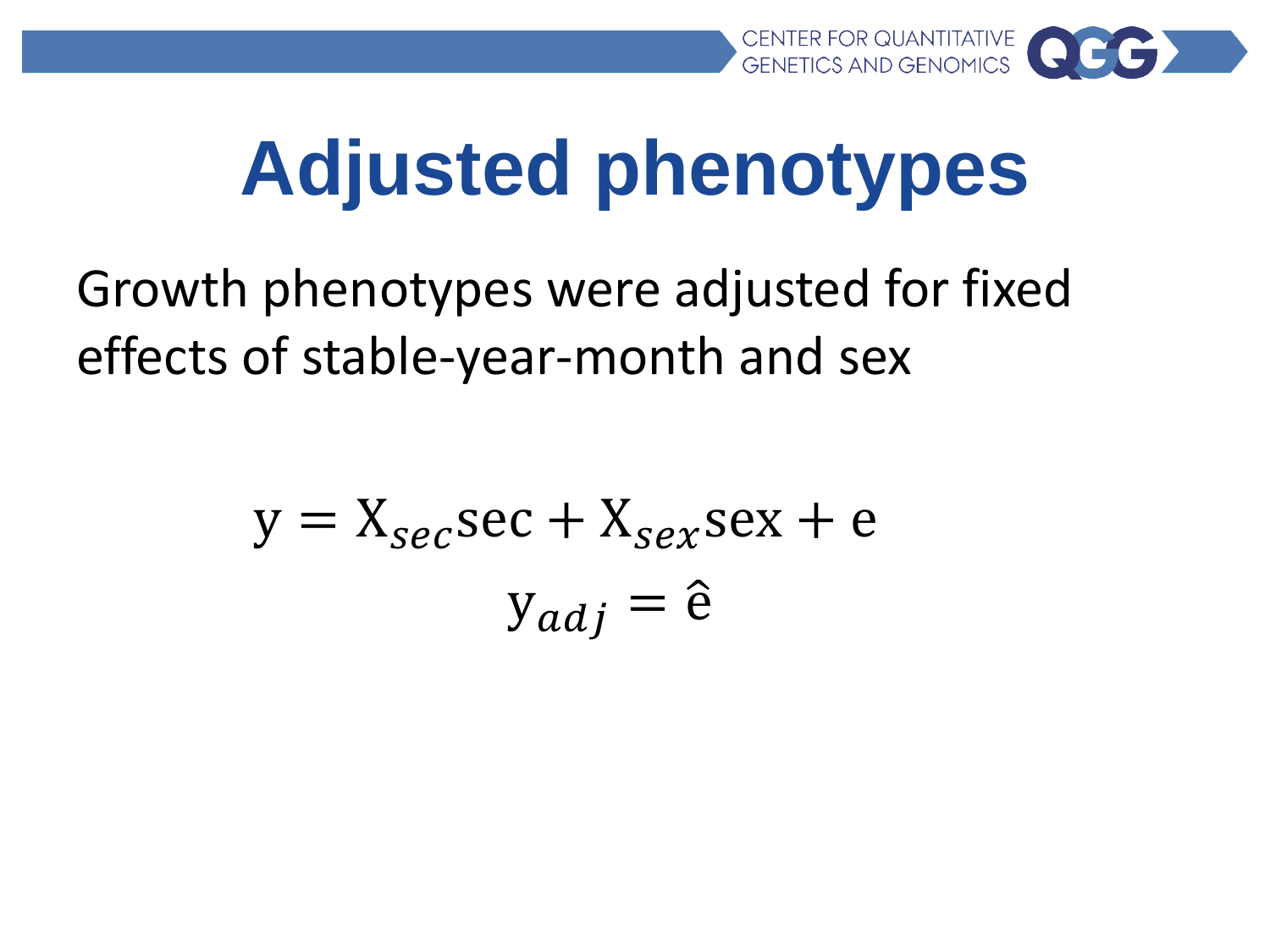

### **Models**

**GBLUP**

$$
y = Z_l l + Z_g g + e
$$

 $\mathbf{g}{\sim}\text{N}\big(0,\mathbf{G}\sigma_{\!g}^2$ 

 $G = (WW'/n)$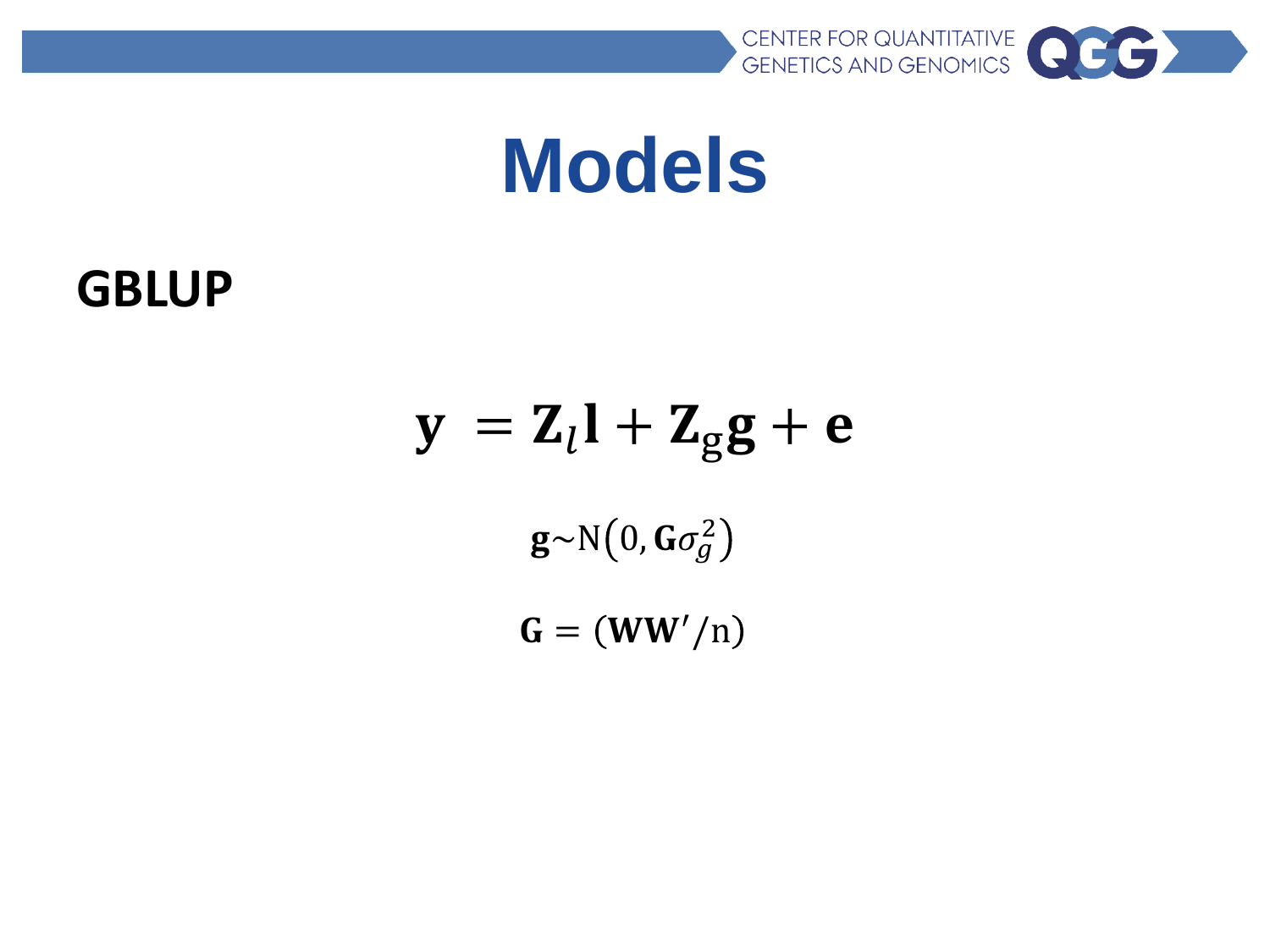

### **Models**

**MBLUP**

 $y = Z_l l + Z_m m + e$  $\mathsf{m}\text{-}\mathrm{N}(0,\mathsf{M}\sigma_m^2)$ 

 $M = (XX'/n)$ 

 $X = scaled$  and centered NMR intensities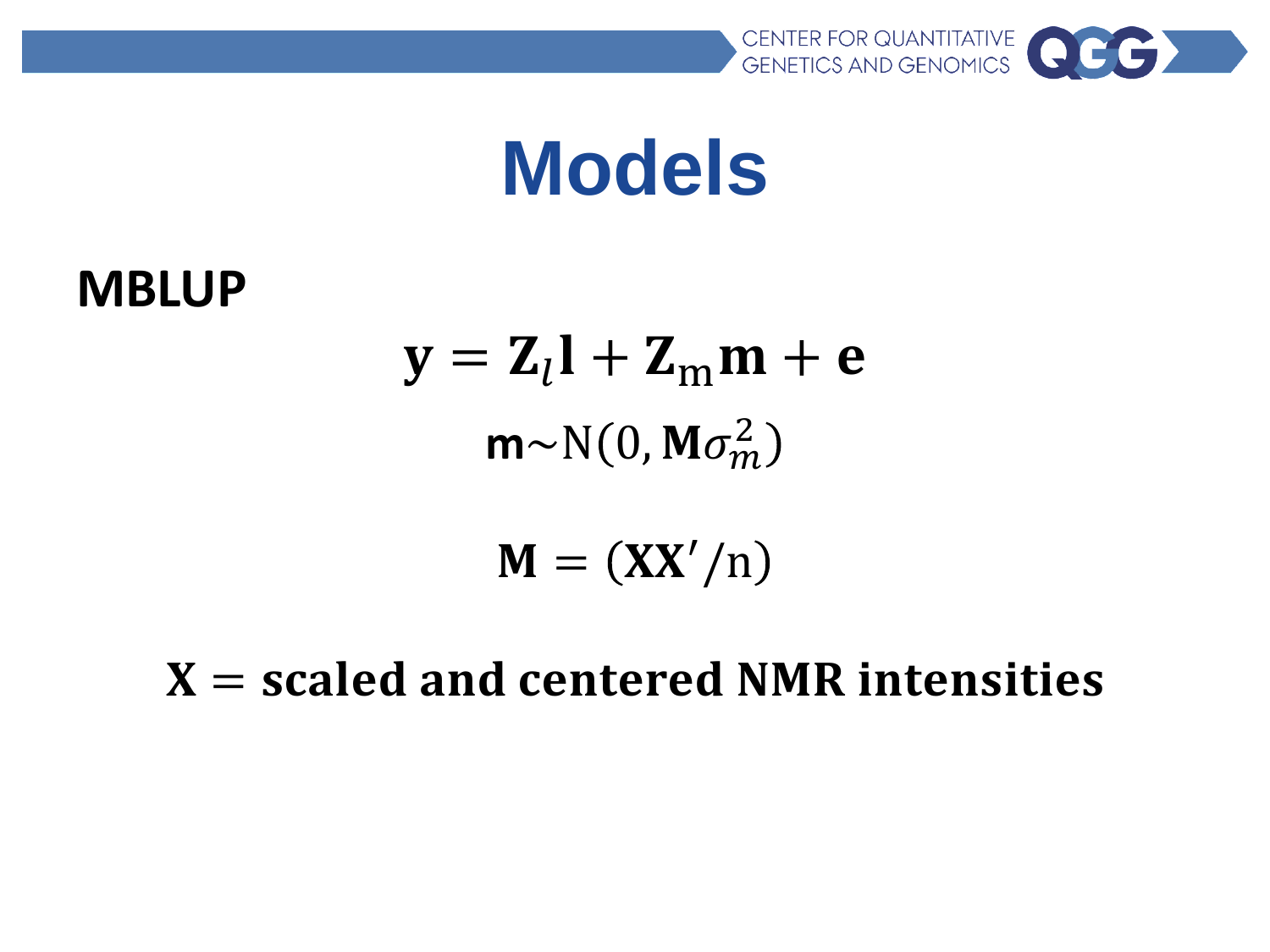

## **Cross validation schemes**

Prediction across environments and family: Oldest half of stable-year-month in the training population (across)

Prediction within environments and family: Alternate stable-year-month in the training population (within)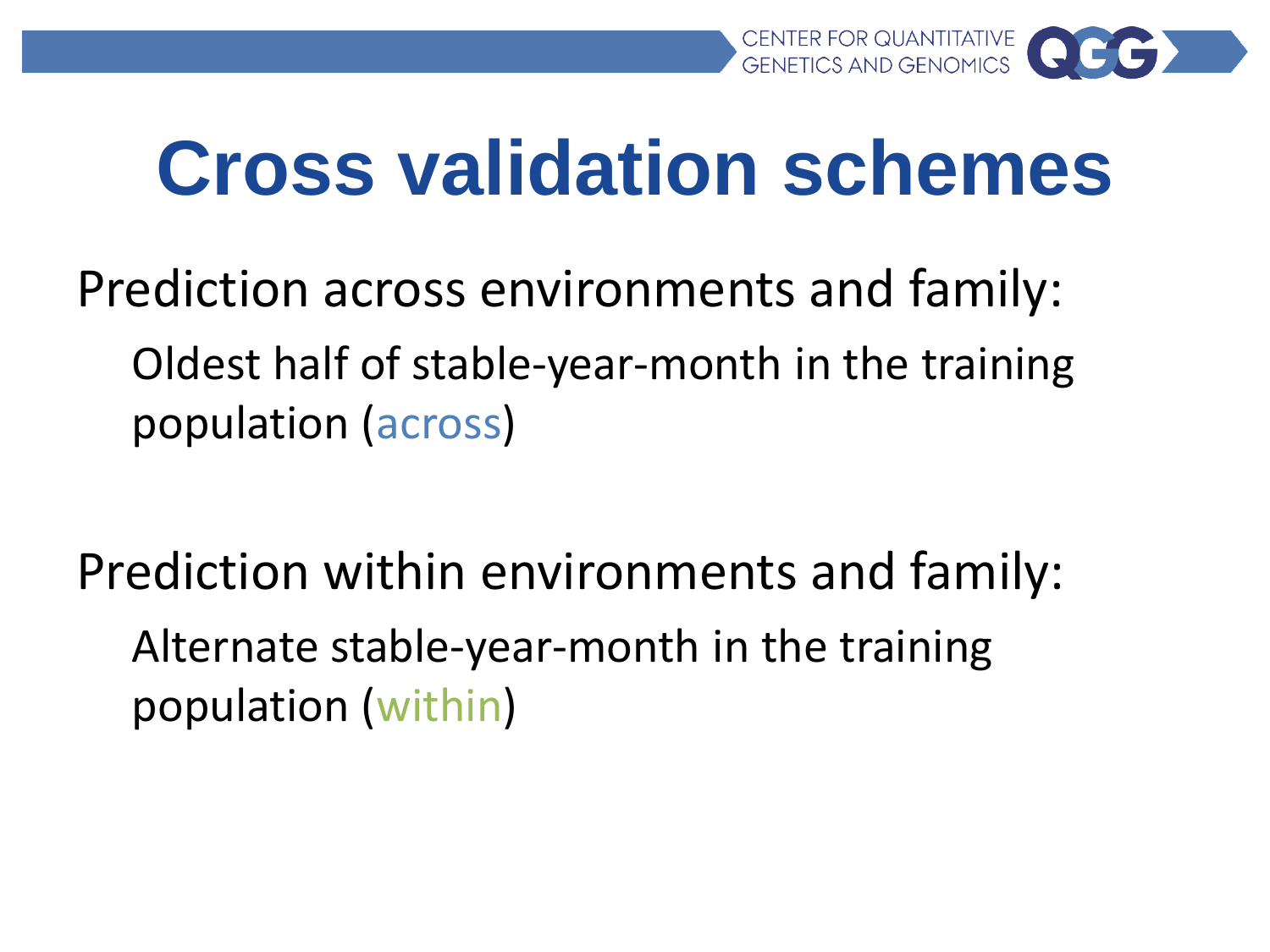

## **Cross validation schemes**

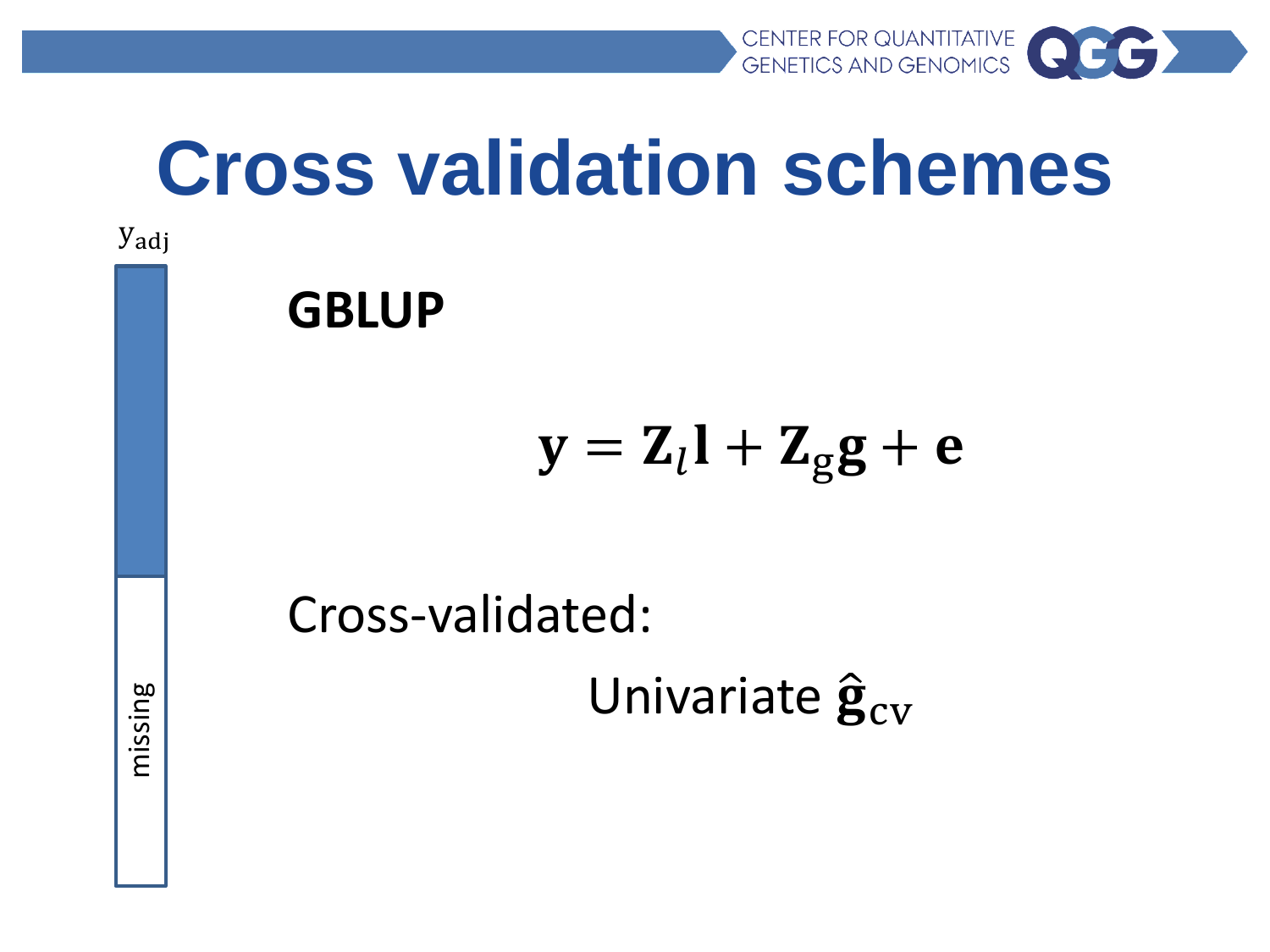

## **Cross validation schemes**

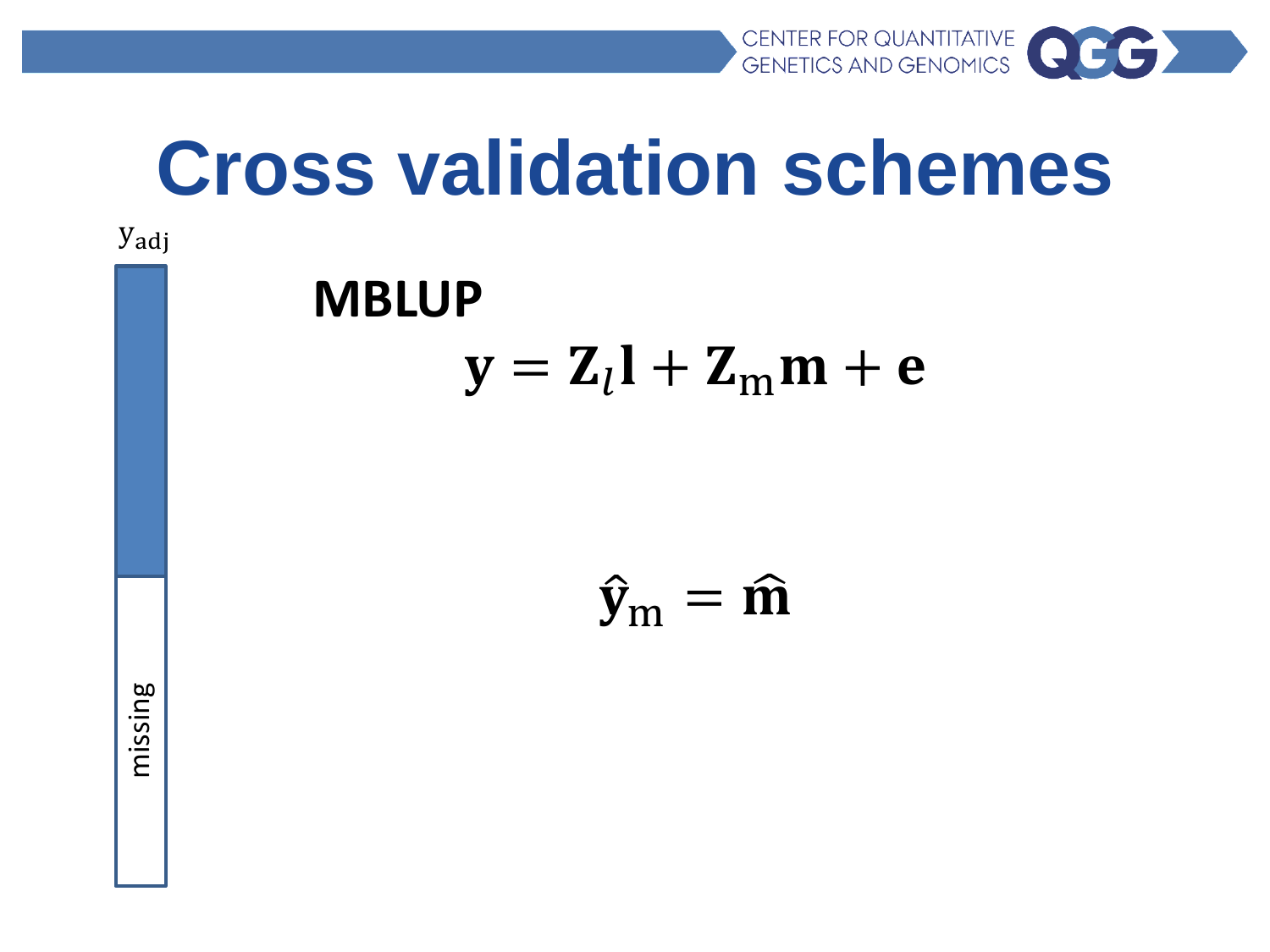CENTER FOR QUANTITATIVE<br>GENETICS AND GENOMICS

## **Cross validation schemes**

yadj

 $\hat{y}_{m}$ 

missing



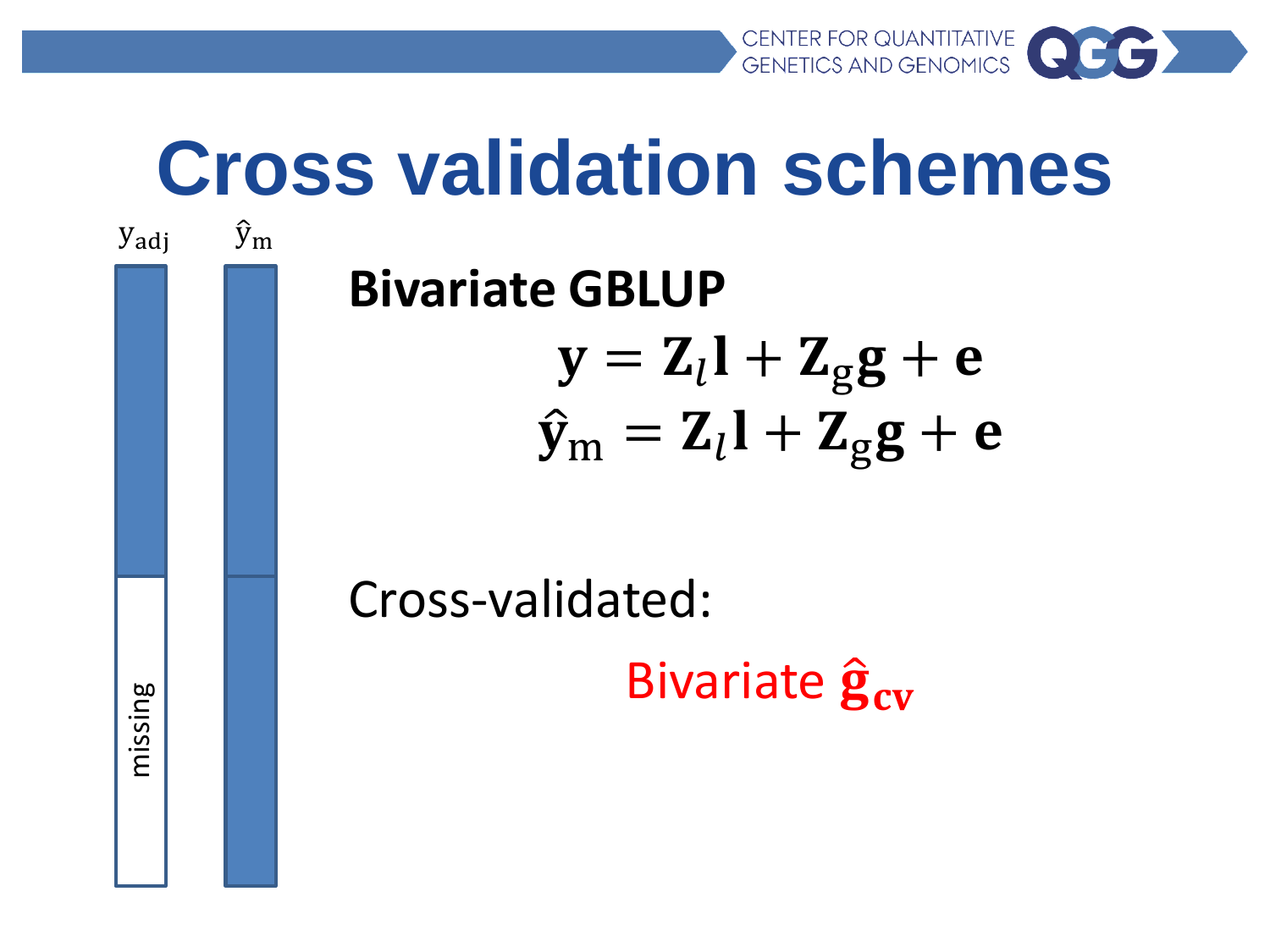## **Proxies for "True" genetic values**

The adjusted observations themselves:

 $y_{\text{adj}}$   $\hat{y}_{\text{m}}$ 

V accuracy = cor( $y$ ,  $\hat{\mathbf{g}}_{cv}$ )/h

#### Bivariate GBLUP with all information: Bivariate  $\hat{\mathbf{g}}$ accuracy = cor(Bivariate  $\hat{\mathbf{g}}, \hat{\mathbf{g}}_{cv}$ )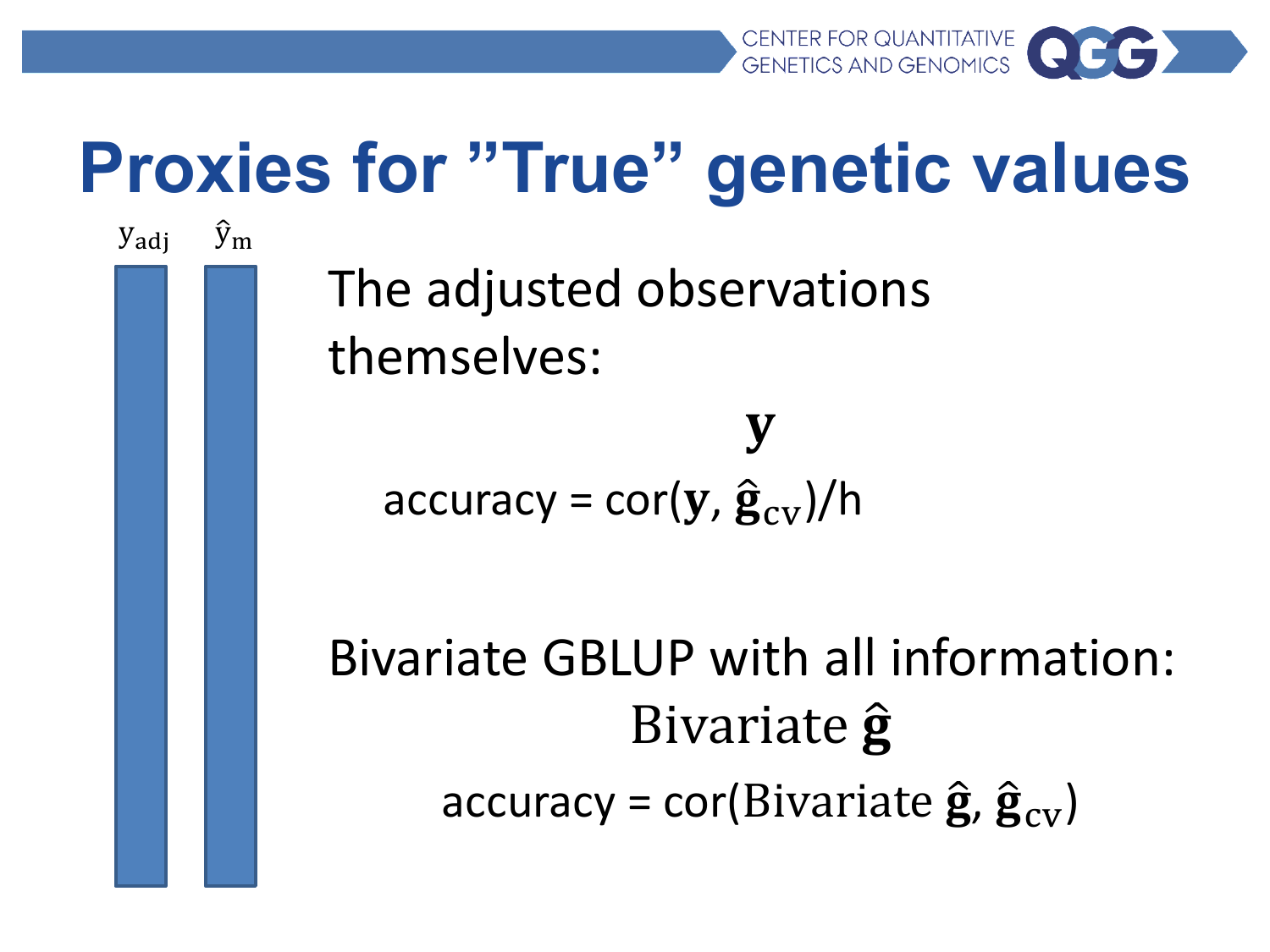

#### **Accuracy ADG**



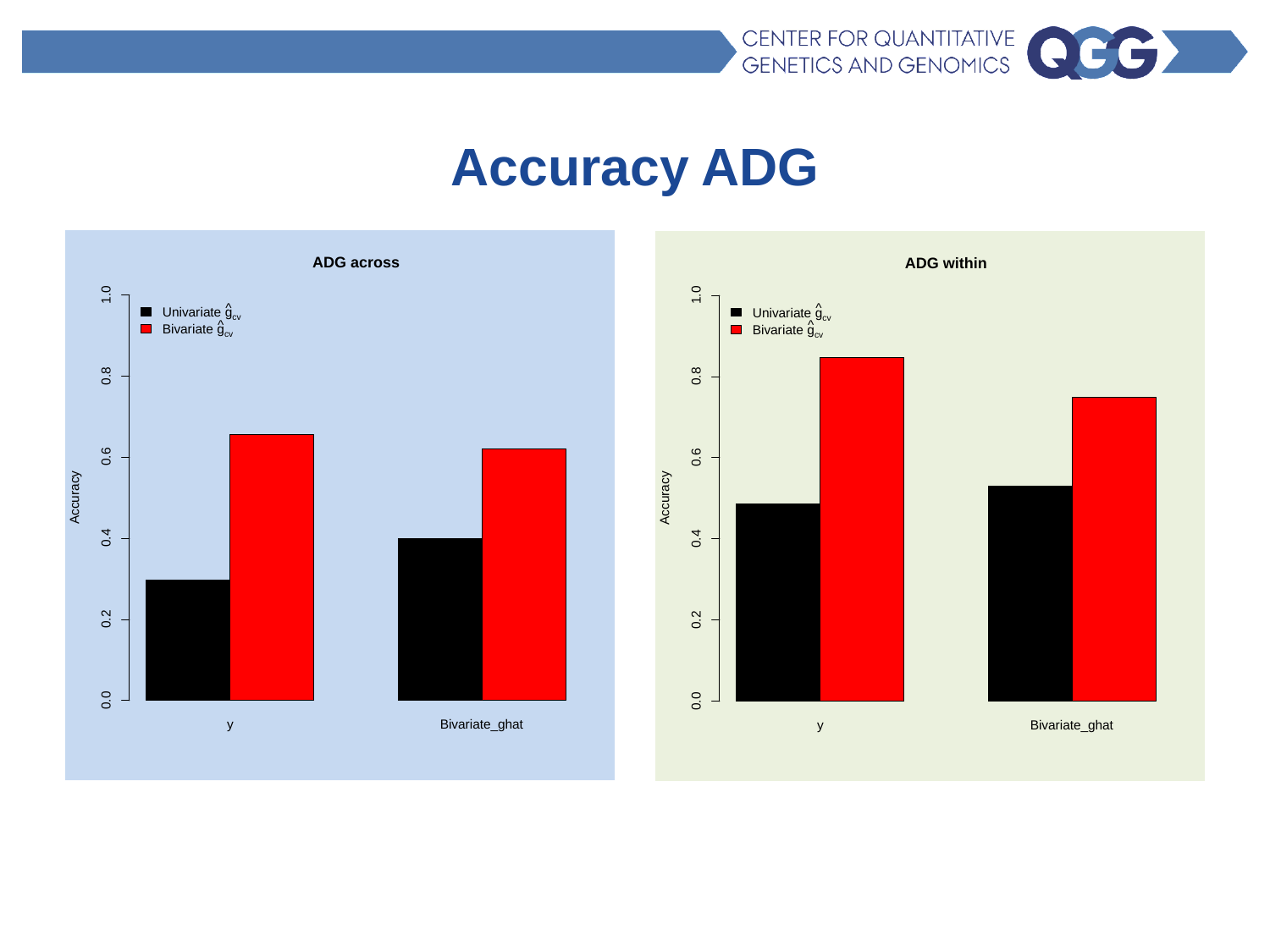

#### **Accuracy**







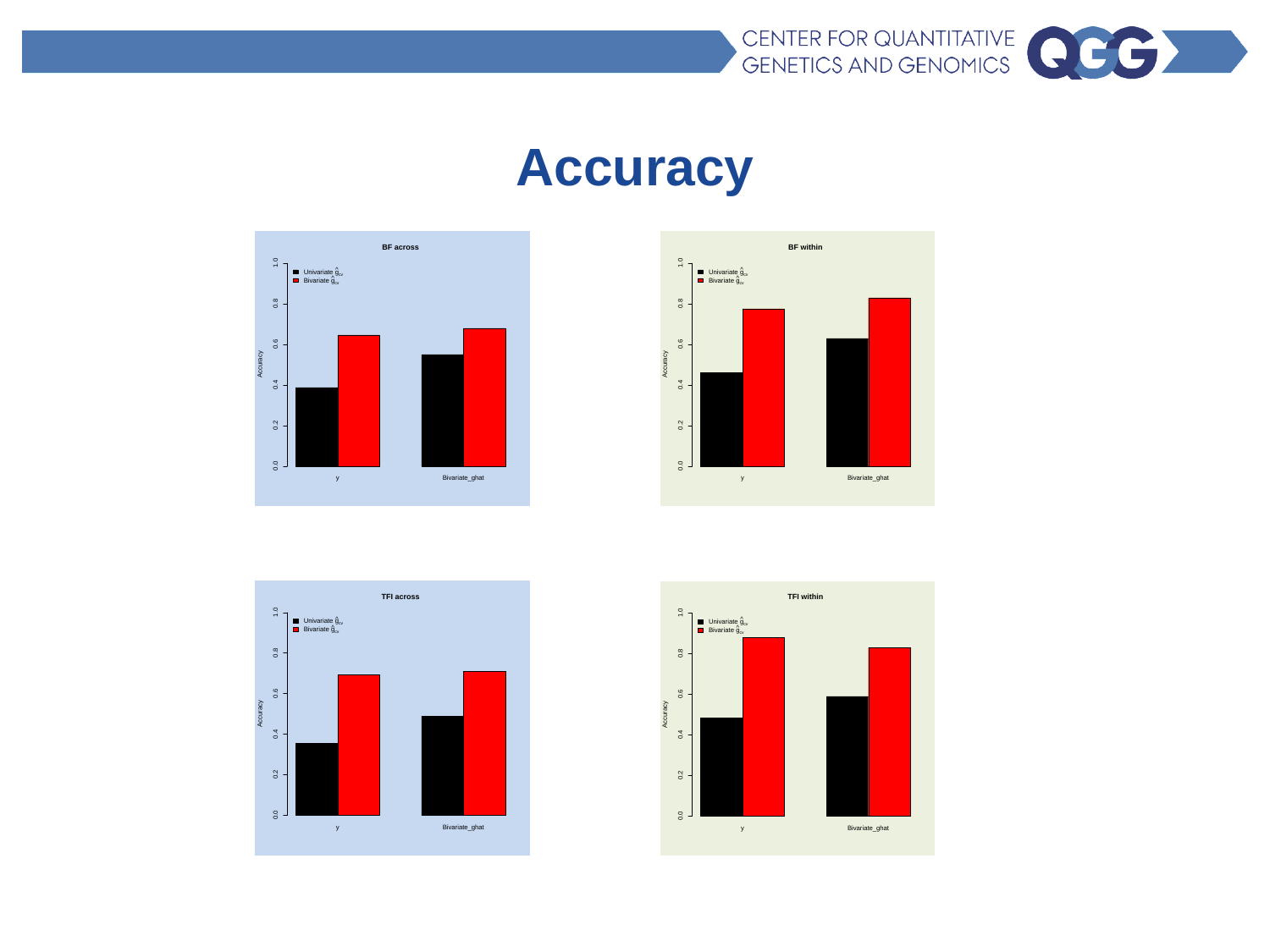

## **Conclusions**

20-50% increased accuracy of EBVs for all three traits with added information from NMR metabolomics.

Increased accuracy of EBVs for all three traits when predicting within environment and family (within) – Benefit from NMR information remains!

Questions?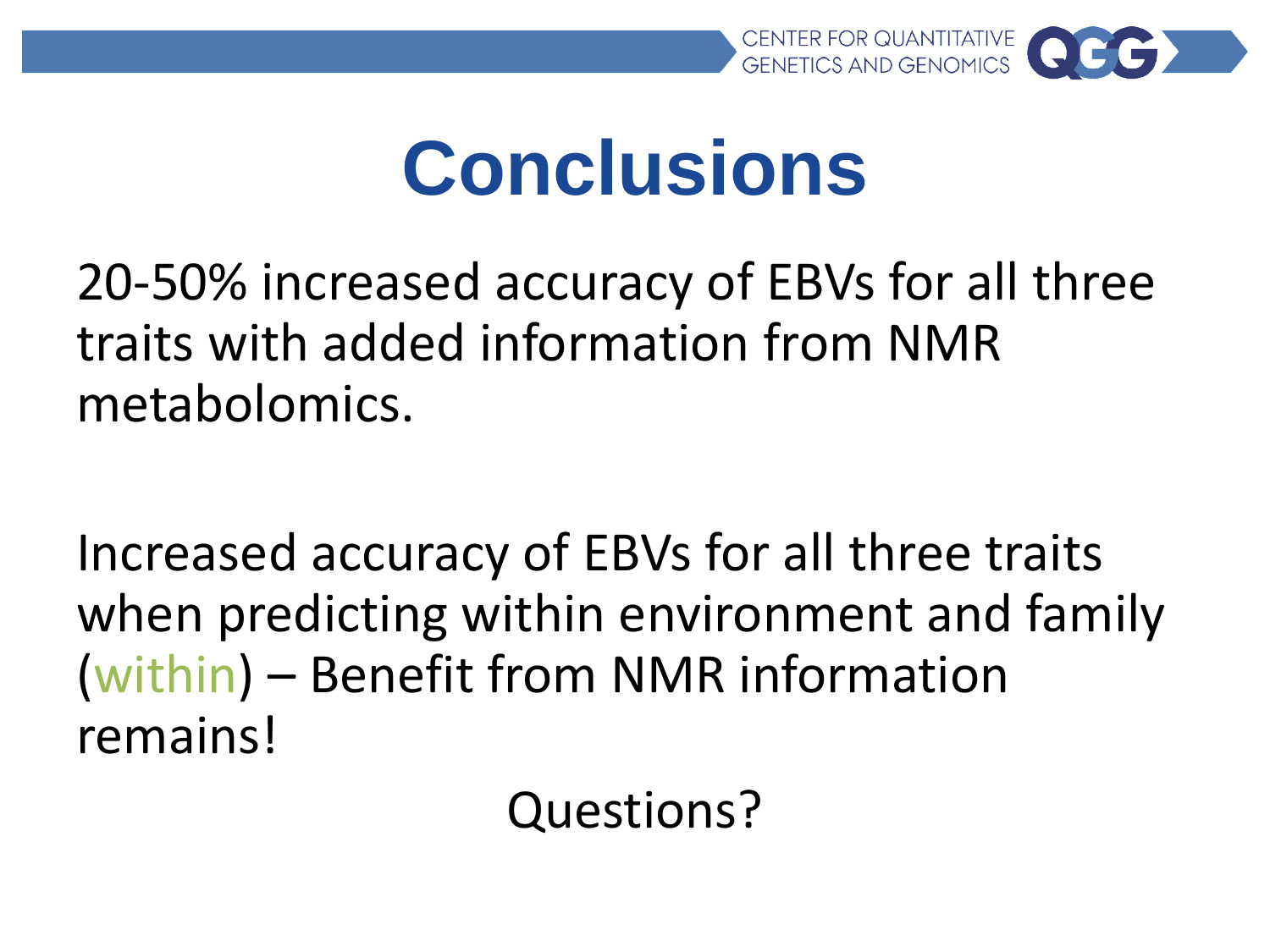

#### Only NMR data in training population

| ر -     |  |         |
|---------|--|---------|
|         |  |         |
| missing |  | missing |

yadj

 $\hat{y}_{m}$ 

#### **Bivariate GBLUP**  $y_{adj} = Z_l l + Z_g g + e$  $\mathbf{\hat{y}}_{\rm m} = \mathbf{Z}_l \mathbf{l} + \mathbf{Z}_{\rm g} \mathbf{g} + \mathbf{e}$

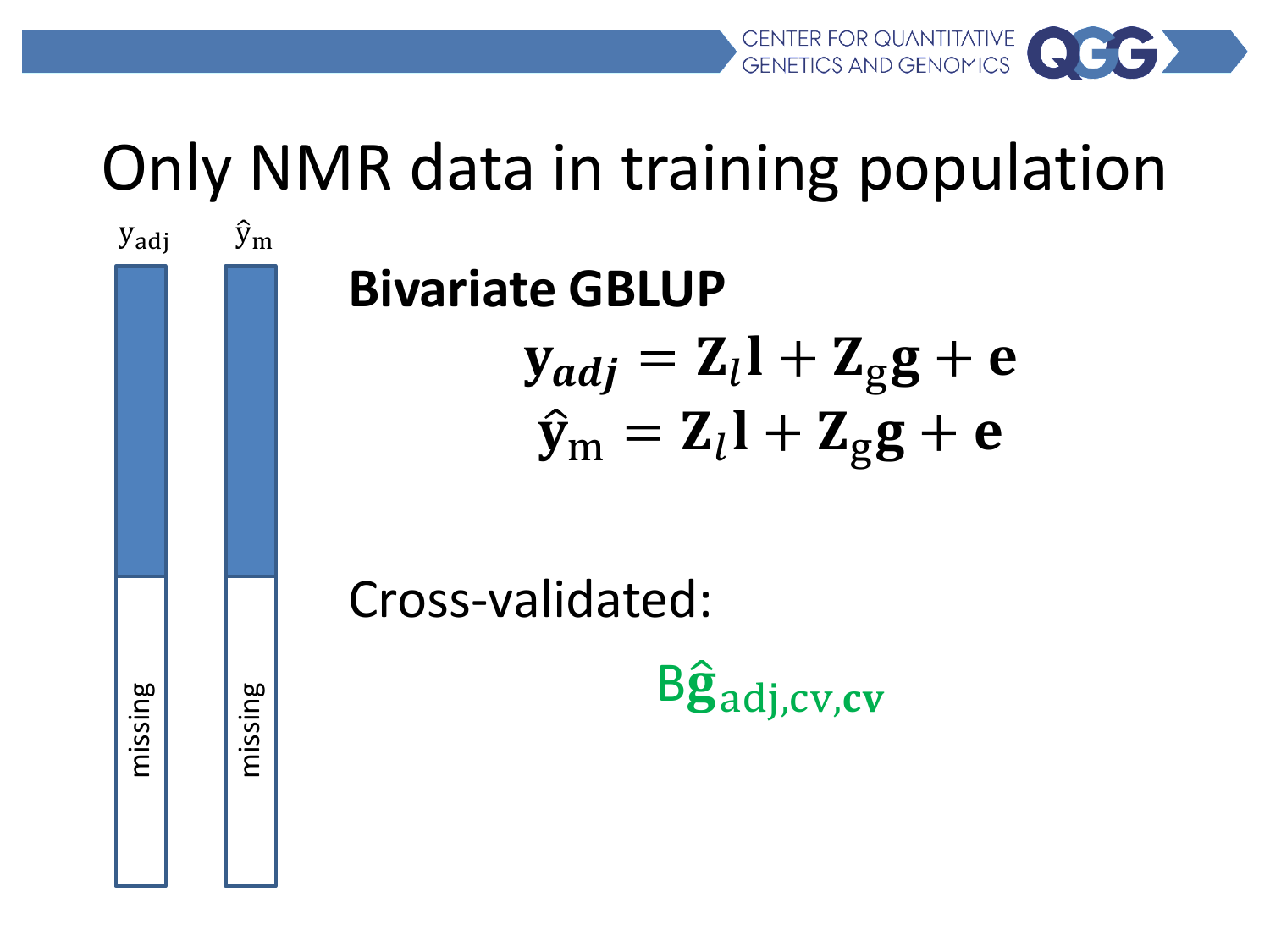#### **ADG Hv** Ugcv Bgcv\_cv Bgcv  $\overline{6}$ .0 0.0 0.2 0.4 0.6 0.8 $0.6$ adj correlation  $0.4$  $0.2$  $rac{1}{\circ}$ yadj Bghat Bahat and Bghat Bghat Bghat and Bghat and Bghat and Bghat and Bghat and Bghat and Bghat and Bghat and Bghat and Bghat and Bghat and Bghat and Bghat and Bghat and Bghat and Bghat and Bghat and Bghat and Bghat and







**TFI Hv**

CENTER FOR QUANTITATIVE<br>GENETICS AND GENOMICS